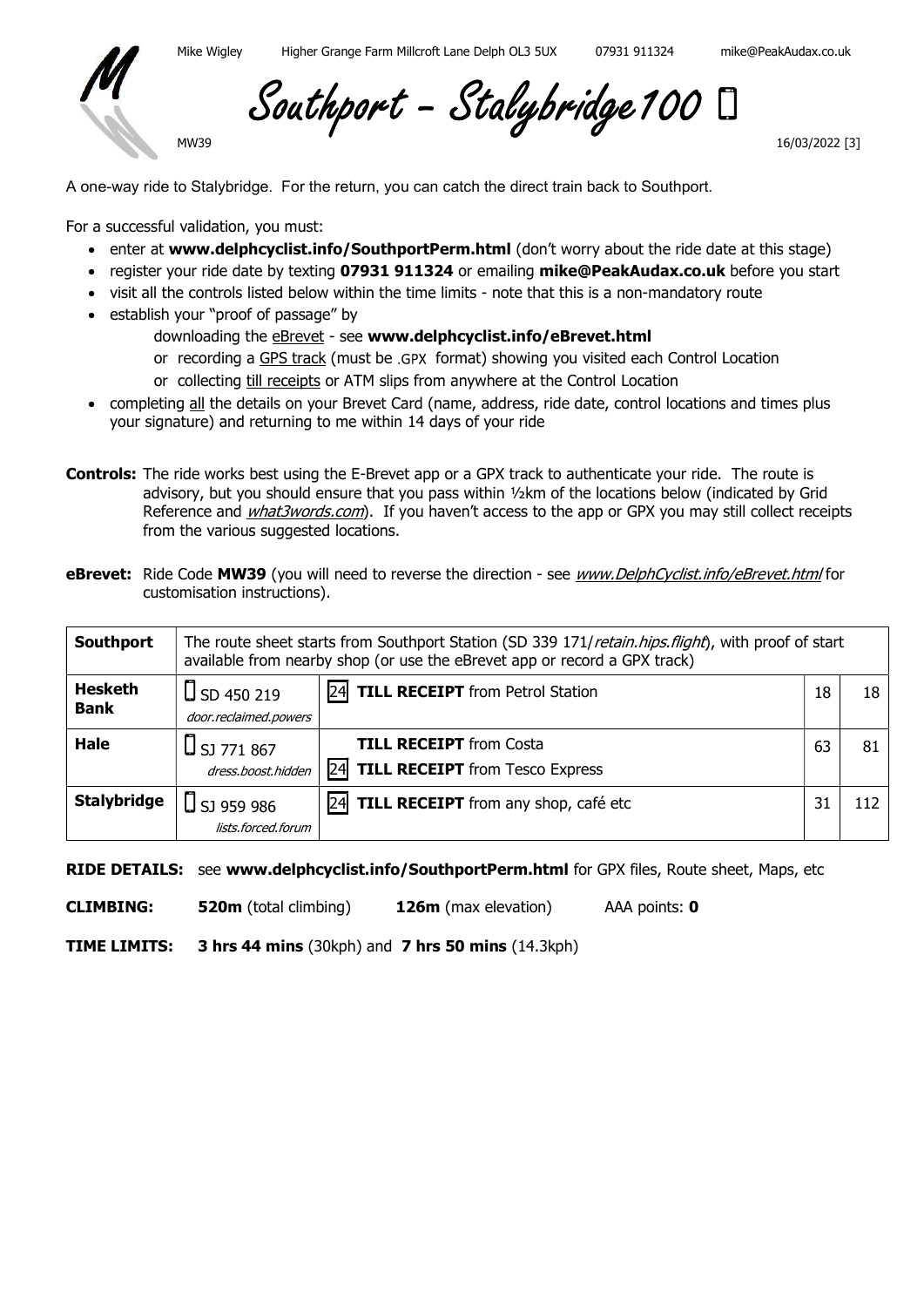| Southport-Stalybridge 100 |                                                      |  |
|---------------------------|------------------------------------------------------|--|
|                           | T left from <b>E</b> Southport Station               |  |
|                           | $0.1$ $\uparrow$ (buses and cycles)                  |  |
|                           | 0.3 <b>4</b> Nevill Street                           |  |
|                           | $0.5$ $\rightarrow$ $\rightarrow$ and over bridge    |  |
|                           | 1.2 $\leftrightarrow$ Marine Drive, continue to A565 |  |
|                           | 7.4 <sup>&lt;&gt;&gt; 4</sup> 1st exit Banks Roads   |  |
|                           | Hesketh Bank $\square$<br>18.1 Shell on L            |  |

|                    | 2 1 continue Hesketh Lane                        |
|--------------------|--------------------------------------------------|
|                    | 19.5 $\mathbf{\hat{T}}$ <i>{Preston}</i>         |
|                    | 20.2 $\text{tr}$ A59                             |
|                    | 21.7 $\leftrightarrow$ B5247                     |
|                    | 25.4 <b>← <i>Mawdesley</i></b> at railway bridge |
|                    | 26.1 T < Mawdesley through Croston               |
|                    | 26.5 → <i>Mawdesley</i> Grape Lane               |
|                    | 29.3 $\rightarrow$ Tannersmith Lane              |
| 31.4 $\rightarrow$ |                                                  |
|                    |                                                  |
|                    | 36.4 $\triangleq$ Appley Lane                    |
|                    | 41.9 $\leftrightarrow$ A577 Grove Road           |
|                    | 42.6 → Church Street                             |

| 43.8 <sup>4</sup> Church Street<br>48.3 $\uparrow$ pass Farm shop then next<br>48.5 + Leyland Green Road<br>49.7 <b>f</b> Spindle Hillock<br>51.2 <sup>+</sup> Cansfield Grove<br>51.5 + Alexandra Road<br>52.2 $\text{L}$<br>52.3 h <sup>1</sup><br>52.4 TA <i>Golbourne</i> A58<br>52.7 $\rightarrow$ <i>Golbourne</i> B5207<br>55.1 $\rightarrow$ <i>Golbourne</i> A573<br>62.2 T <i><glazebury< i=""> A574<br/>63.2 <math>\leftrightarrow</math> /<i>Irlam</i> Holcroft Lane<br/>69.3 <math>\rightarrow \rightarrow \rightarrow</math> /<i>Warrington</i> A57<br/>70.7 +<sup>1</sup> over Toll Bridge (free)<br/>71.9 <math>\triangleleft</math> at Trafford sign, Paddock Lane<br/>72.6 <math>\text{tr}</math><br/>73.0 <b>• Dunham Massey</b>&gt; B5160<br/>78.5 <b><math>\uparrow</math> Hale</b> B5161<br/>80.5 HA Hale&gt; Ashley Road<br/>80.8 1 over level crossing<br/>Hale <math>\Box</math><br/>81.1 Tesco on L, Costa on R etc</glazebury<></i> | 43.4 <sup>4</sup> after Motorway bridge |
|----------------------------------------------------------------------------------------------------------------------------------------------------------------------------------------------------------------------------------------------------------------------------------------------------------------------------------------------------------------------------------------------------------------------------------------------------------------------------------------------------------------------------------------------------------------------------------------------------------------------------------------------------------------------------------------------------------------------------------------------------------------------------------------------------------------------------------------------------------------------------------------------------------------------------------------------------------------|-----------------------------------------|
|                                                                                                                                                                                                                                                                                                                                                                                                                                                                                                                                                                                                                                                                                                                                                                                                                                                                                                                                                                |                                         |
|                                                                                                                                                                                                                                                                                                                                                                                                                                                                                                                                                                                                                                                                                                                                                                                                                                                                                                                                                                |                                         |
|                                                                                                                                                                                                                                                                                                                                                                                                                                                                                                                                                                                                                                                                                                                                                                                                                                                                                                                                                                |                                         |
|                                                                                                                                                                                                                                                                                                                                                                                                                                                                                                                                                                                                                                                                                                                                                                                                                                                                                                                                                                |                                         |
|                                                                                                                                                                                                                                                                                                                                                                                                                                                                                                                                                                                                                                                                                                                                                                                                                                                                                                                                                                |                                         |
|                                                                                                                                                                                                                                                                                                                                                                                                                                                                                                                                                                                                                                                                                                                                                                                                                                                                                                                                                                |                                         |
|                                                                                                                                                                                                                                                                                                                                                                                                                                                                                                                                                                                                                                                                                                                                                                                                                                                                                                                                                                |                                         |
|                                                                                                                                                                                                                                                                                                                                                                                                                                                                                                                                                                                                                                                                                                                                                                                                                                                                                                                                                                |                                         |
|                                                                                                                                                                                                                                                                                                                                                                                                                                                                                                                                                                                                                                                                                                                                                                                                                                                                                                                                                                |                                         |
|                                                                                                                                                                                                                                                                                                                                                                                                                                                                                                                                                                                                                                                                                                                                                                                                                                                                                                                                                                |                                         |
|                                                                                                                                                                                                                                                                                                                                                                                                                                                                                                                                                                                                                                                                                                                                                                                                                                                                                                                                                                |                                         |
|                                                                                                                                                                                                                                                                                                                                                                                                                                                                                                                                                                                                                                                                                                                                                                                                                                                                                                                                                                |                                         |
|                                                                                                                                                                                                                                                                                                                                                                                                                                                                                                                                                                                                                                                                                                                                                                                                                                                                                                                                                                |                                         |
|                                                                                                                                                                                                                                                                                                                                                                                                                                                                                                                                                                                                                                                                                                                                                                                                                                                                                                                                                                |                                         |
|                                                                                                                                                                                                                                                                                                                                                                                                                                                                                                                                                                                                                                                                                                                                                                                                                                                                                                                                                                |                                         |
|                                                                                                                                                                                                                                                                                                                                                                                                                                                                                                                                                                                                                                                                                                                                                                                                                                                                                                                                                                |                                         |
|                                                                                                                                                                                                                                                                                                                                                                                                                                                                                                                                                                                                                                                                                                                                                                                                                                                                                                                                                                |                                         |
|                                                                                                                                                                                                                                                                                                                                                                                                                                                                                                                                                                                                                                                                                                                                                                                                                                                                                                                                                                |                                         |
|                                                                                                                                                                                                                                                                                                                                                                                                                                                                                                                                                                                                                                                                                                                                                                                                                                                                                                                                                                |                                         |
|                                                                                                                                                                                                                                                                                                                                                                                                                                                                                                                                                                                                                                                                                                                                                                                                                                                                                                                                                                |                                         |
|                                                                                                                                                                                                                                                                                                                                                                                                                                                                                                                                                                                                                                                                                                                                                                                                                                                                                                                                                                |                                         |
|                                                                                                                                                                                                                                                                                                                                                                                                                                                                                                                                                                                                                                                                                                                                                                                                                                                                                                                                                                |                                         |
|                                                                                                                                                                                                                                                                                                                                                                                                                                                                                                                                                                                                                                                                                                                                                                                                                                                                                                                                                                |                                         |